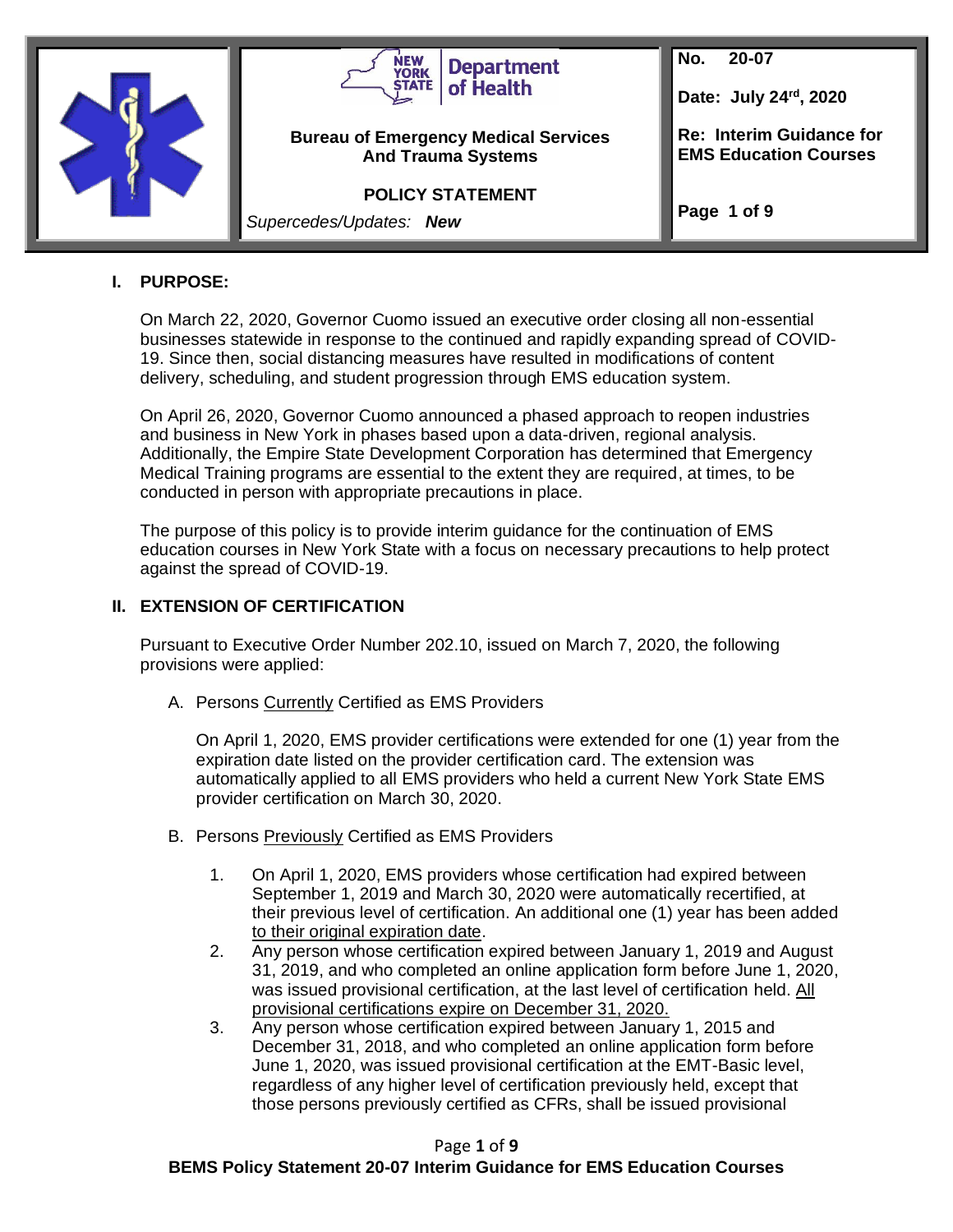certification at the CFR level only. All provisional certifications expire on December 31, 2020.

C. Persons Currently Certified as EMS Instructors

On April 1, 2020, EMS instructor certifications were extended for one (1) year from the expiration date listed on the provider certification. The extension was automatically applied to all EMS instructors who held a current New York State EMS instructor certification on March 30, 2020.

D. Course Sponsor Agreements

All course sponsor agreements have been extended through December 31, 2020. Course sponsor renewal agreements must be received on or before December 31<sup>st</sup>, 2020.

E. Certification Verification

EMS providers who were extended in accordance with this section have not been issued a paper copy of their provider certification card containing the updated expiration date. EMS provider certification status, including updated expiration dates, can be verified in the Department's online Health Commerce System (HCS) utilizing the EMT Certification Search tool.

- 1. The HCS online portal can be accessed by Course Sponsors, EMS Agencies, and Regional Program Agencies, utilizing their verified account credentials, to verify the current stats, level of certification, and expiration date of EMS providers.
- 2. Course sponsors shall verify the certification of all EMS providers enrolling in an advanced certification course. In addition to the copy of the student certification card, course instructors shall include a printout of the verification search results in the student course file.
- 3. EMS agencies must include a printout of the EMT Certification search results in their EMS agency personnel file.
- 4. EMS Instructor certifications cannot be verified through the HCS portal. Instructors who were issued an extended under this section will receive a new certificate at a future date. Instructors or Course Sponsors needing to verify an instructor certification may submit a verification request to the Department. This form can be accessed at: <https://apps.health.ny.gov/pubpal/builder/EMSForms>

## **III. COURSE SPONSOR ADMINISTRATION**

- A. Course Operations
	- 1. EMS Course Sponsors should be prepared for COVID-19 outbreaks in their local communities and for individual exposure events to occur in facilities, regardless of the level of community transmission.
	- 2. EMS courses shall continue to utilize distance learning for the delivery of EMS course content whenever possible.
	- 3. Practical skills sessions are a key component to training EMS providers who are essential workers to Emergency Response and the greater healthcare

Page **2** of **9**

#### **BEMS Policy Statement 20-07 Interim Guidance for EMS Education Courses**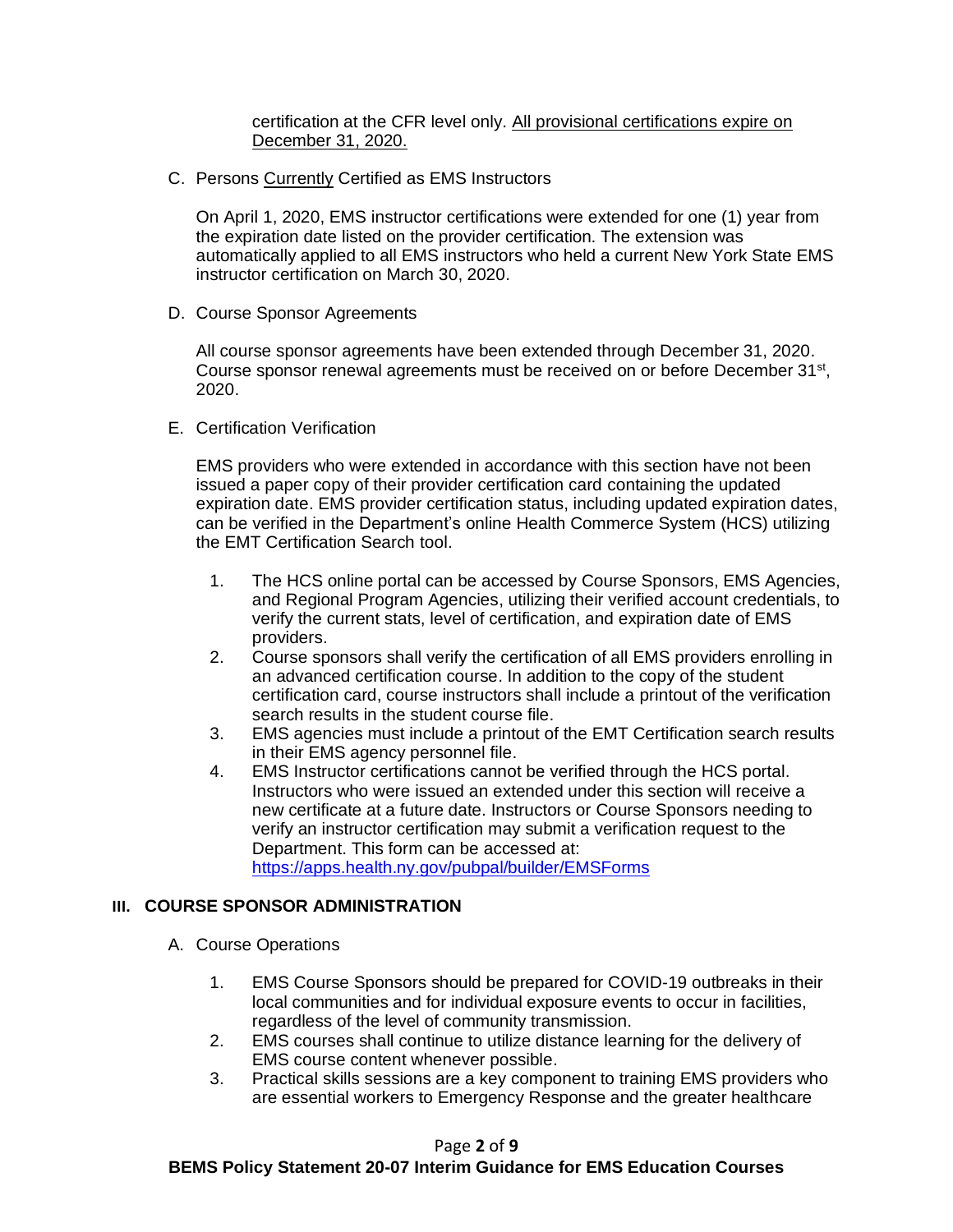system. When students must be brought into a classroom setting, EMS Course Sponsors shall adhere to the [Interim Guidance for Higher Education](https://www.governor.ny.gov/sites/governor.ny.gov/files/atoms/files/Higher_Education_Detailed_Guidelines.pdf)  [During the COVID-19 Public Health Emergency.](https://www.governor.ny.gov/sites/governor.ny.gov/files/atoms/files/Higher_Education_Detailed_Guidelines.pdf) This guidance is intended to address all types of in-person higher education institutions, including but not limited to, community and junior colleges, universities, graduate and professional schools, medical schools, and technical schools.

- 4. In addition to the guidance referenced above, Course Sponsors must comply with all other applicable guidance issued by the [Empire State Development,](https://forward.ny.gov/) [Department of Health](https://coronavirus.health.ny.gov/home) (the Department), and [CDC](https://www.cdc.gov/coronavirus/2019-ncov/index.html) requirements and guidelines.
- B. Course Modifications
	- 1. EMS Course Sponsors and Course Administrators may need to consider modifications to traditional didactic teaching methods, clinical rotations and internships, and practical skills labs to achieve course objectives. Where modifications are deemed necessary, Course Sponsors, Course Administrators, and Course Medical Directors shall develop policies and procedures that outline the course modifications, provide justification for the change, and describe the evaluation methodology utilized to ensure minimum competency standards are achieved.
	- 2. Modifications of policies and procedures must be submitted to the Department for approval prior to implementation. These modifications may include, but are not limited to, revised course schedules, course curriculum and delivery methods in order to comply with reopening requirements.
	- 3. Courses Sponsors submitting modifications or revisions must demonstrate how minimum competencies and course objectives will be met, how student progress and evaluations will be documented, and how the program will ensure minimum competencies are achieved for the level of the certification being sought. If the plan is approved,
	- 4. Once approved by the Department, modified course policies and procedures must be provided to the student and included in the course file.
	- 5. Students who successfully meet all the educational objectives of an approved modified educational plan will be eligible to sit for the state exam.
- C. Student Travel

Course Sponsors and students enrolled in EMS courses must comply with the requirements of the [New York State COVID-19 Travel Advisory.](https://coronavirus.health.ny.gov/covid-19-travel-advisory)

- 1. All travelers entering New York who have recently traveled within a state with either a positive test rate higher than 10 per 100,000 residents over a sevenday rolling average; or a testing positivity rate of higher than a 10% over a seven-day rolling average, will be required to quarantine for a period of 14 days consistent with the Department of Health (DOH) regulations for quarantine.
- 2. The requirements of the travel advisory do not apply to any individual passing through designated states for a limited duration (i.e., less than 24 hours) through the course of travel. Examples of such brief passage include, but are not limited to, stopping at rest stops for vehicles, buses, and/or trains; or layovers for air travel, bus travel, or train travel.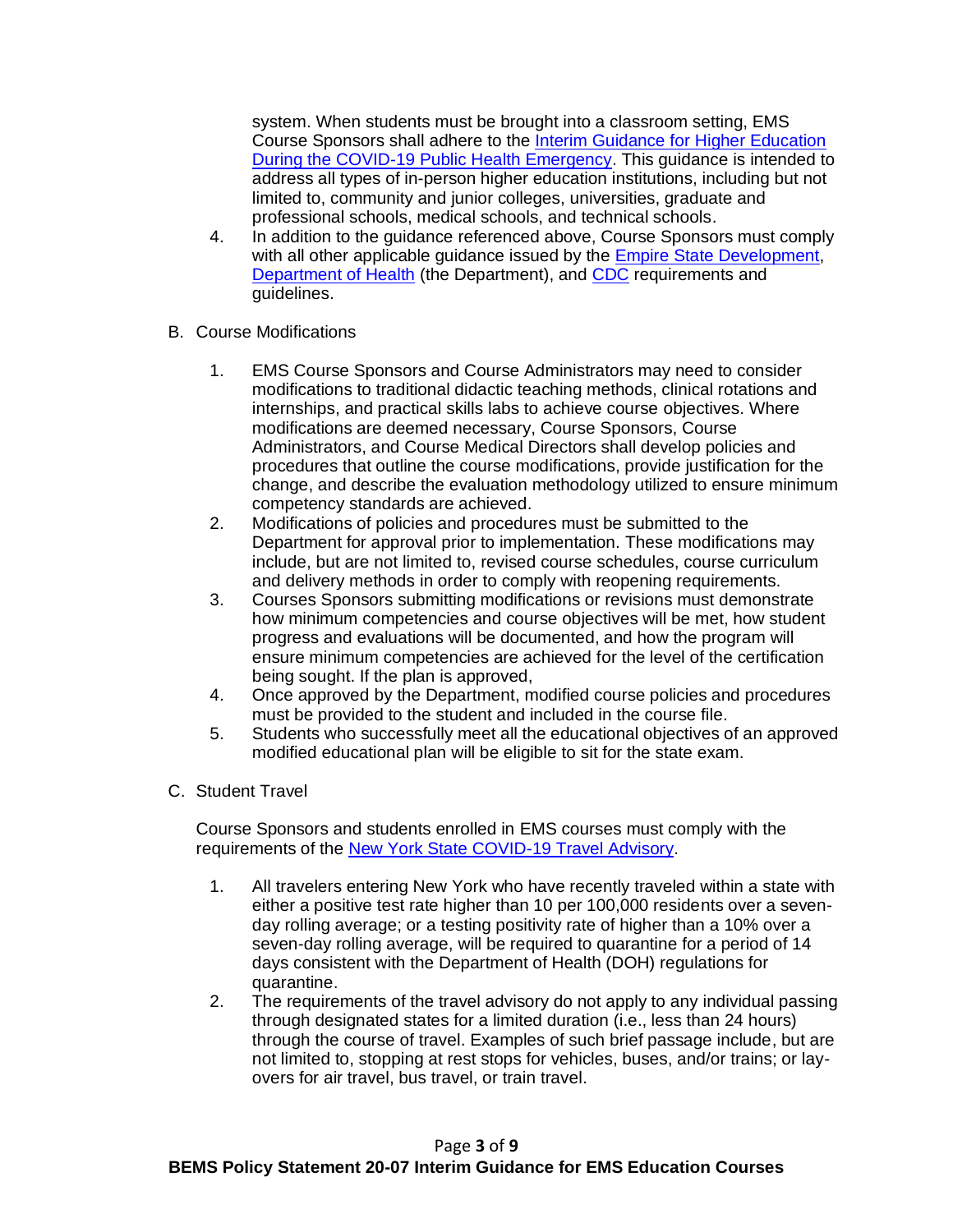- 3. For the purpose of participating in EMS courses, the exemption for essential workers does not apply to students or course sponsor employees who travel to a restricted state within the past 14 days (for longer than 24 hours). In these instances, students may continue to participate in distance learning but should refrain from attending in-person classroom sessions while under quarantine.
- 4. Students must report any travel outside of New York State to their course sponsor.

## **IV. CLINICAL ROTATIONS / INTERNSHIPS**

EMS programs may continue clinical rotations with affiliated facilities/agencies that are allowing students in order to meet course and state clinical requirements in a timely manner. Subject to approval, the Department will permit the use of alternate evaluation methods including scenarios, case studies, or simulation as well as adjustment of minimum rotations required (if competency is shown) to satisfy the requirements of clinical rotations / internships when traditional clinical rotations / internships are not available.

- A. Interim alternatives to national standard clinical experience can be found in Appendix A at the end of this document.
- B. When utilizing simulation exercises in lieu of clinical rotations/internships, the following shall be considered:
	- 1. Scenarios should be developed utilizing programed patients or scripted responses to treatments provided by the student that represent "real life" situations and conditions the student would likely encounter during a field internship.
	- 2. Scenarios should include the use of simulation or real EMS equipment the student would normally use in the performance of EMS activities. The use of "pretend" equipment is discouraged.
	- 3. Scenarios should include a standardized patient (actors) to package and transfer the "patient" to an ambulance (or chairs set up like an ambulance) including the use of an actual stretcher. Scenarios should include the provider lifting and lowering the stretcher during movement of the "patient".
- C. Course Records must contain documentation of the date and time the simulation exercise was conducted and an evaluation of the student performance.

### **V. PRACTICAL SKILLS EXAMS**

The New York State psychomotor examination shall continue to be administered in accordance with the New York State Practical Skills Administration Manual with the following modifications:

A. The number of personnel necessary to conduct the practical skills examination may be reduced in order to limit exposures and ensure appropriate social distancing is in place. Modifications to the required practical skills examination testing stations are necessary to accomplish this including, but not limited to: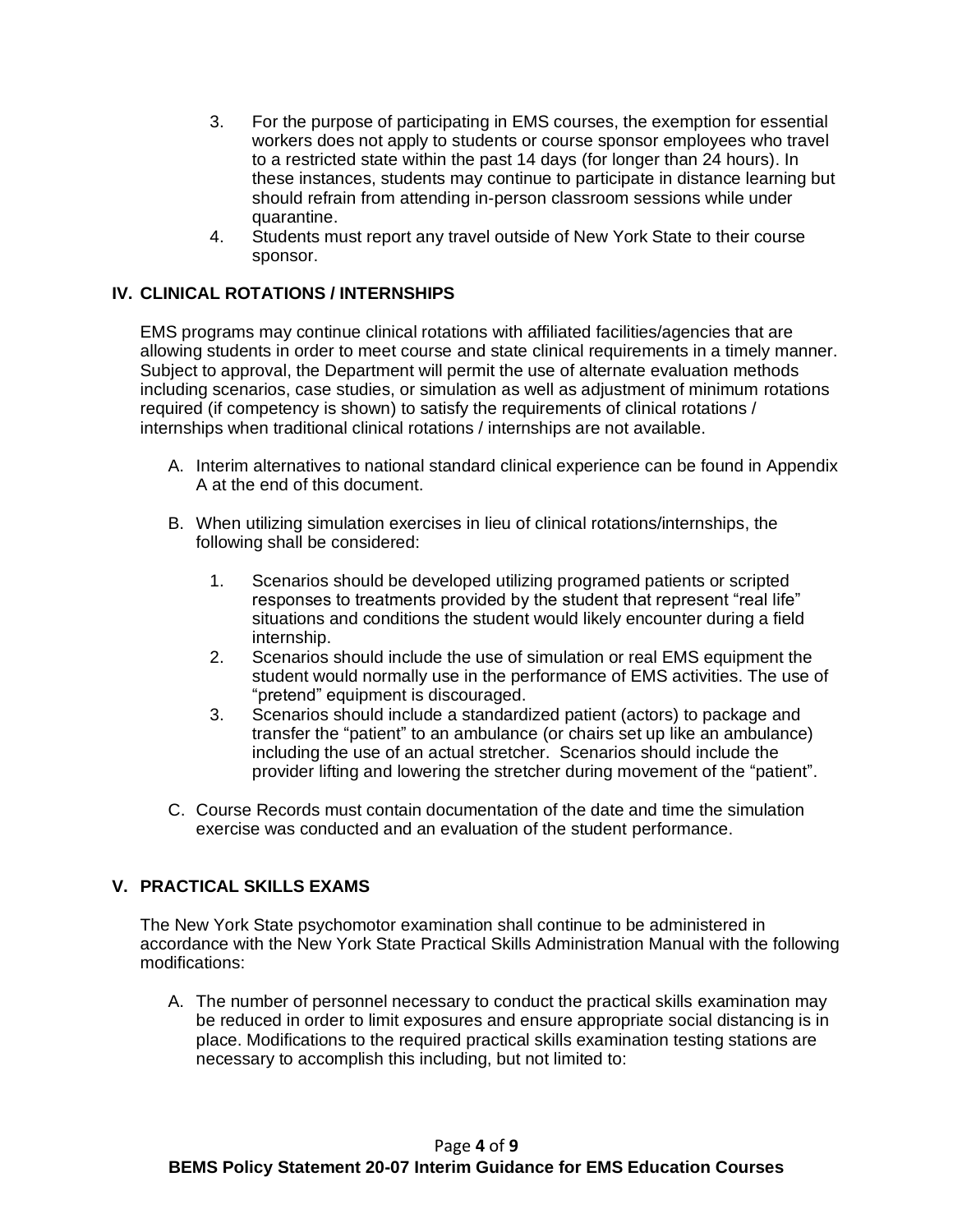- 1. PSE's evaluators may utilize remote live video feed to evaluate students in a practical skills examination setting. Course Sponsors interested in utilizing this method of evaluation must submit policies and procedures to the Department for approval prior to implementation.
- 2. Modification to required practical skills examination stations outlined below (Section I.B) **shall** be utilized for any courses beginning after the effective date of this guidance.
- 3. Modification to required practical skills examination stations outlined below (Section I.B) **may** be utilized for any courses beginning prior to the effective date of this guidance but must receive approval from the Department prior to utilization.
- B. Modification to required practical skills examination stations utilizing the National Registry of Emergency Medical Technician (NREMT) skills evaluation sheets.
	- 1. CFR
		- a. CFR Out of Hospital Trauma Station incorporates the following skills in one testing station:
			- i. [Patient Assessment / Management Trauma Station](https://content.nremt.org/static/documents/skills/R201_NREMT.pdf)
		- b. CFR Out of Hospital Medical Station incorporates the following skills in one testing station:
			- i. [Patient Assessment Management –](https://content.nremt.org/static/documents/skills/R202_NREMT.pdf) Medical
			- ii. [Oxygen Administration by Non-Rebreather Mask](https://content.nremt.org/static/documents/skills/R204_NREMT.pdf)
		- c. Cardiac Arrest Management incorporates the following skills in one testing station:
			- i. [Cardiac Arrest Management / AED](https://content.nremt.org/static/documents/skills/R215_NREMT.pdf)
			- ii. [BVM Ventilation of an Apneic Adult Patient](https://content.nremt.org/static/documents/skills/R203_NREMT.pdf)
	- 2. EMT
		- a. EMT Out of Hospital Trauma Station incorporates the following skills in one testing station:
			- i. [Patient Assessment / Management –](https://content.nremt.org/static/documents/skills/E201_NREMT.pdf) Trauma
			- ii. [Bleeding Control / Shock Management](https://content.nremt.org/static/documents/skills/E213_NREMT.pdf)
			- iii. One random EMT skill from the following:
				- i. [Joint Immobilization](https://content.nremt.org/static/documents/skills/E216_NREMT.pdf)
				- ii. [Long Bone Immobilization](https://content.nremt.org/static/documents/skills/E217_NREMT.pdf)
		- b. EMT Out of Hospital Medical Station incorporates the following skills in one testing station:
			- i. [Patient Assessment / Management –](https://content.nremt.org/static/documents/skills/E202_NREMT.pdf) Medical
			- ii. [Oxygen Administration by Non-Rebreather Mask](https://content.nremt.org/static/documents/skills/E204_NREMT.pdf)
		- c. Cardiac Arrest Management incorporates the following skills in one testing station:
			- i. [Cardiac Arrest Management / AED](https://content.nremt.org/static/documents/skills/E215_NREMT.pdf)
			- ii. [BVM Ventilation of an Apneic Adult Patient](https://content.nremt.org/static/documents/skills/E203_NREMT.pdf)
	- 3. AEMT
		- a. AEMT Out of Hospital Trauma Station incorporates the following skills in one testing station:
			- i. [Patient Assessment –](https://content.nremt.org/static/documents/P301%20NREMT%20Patient%20Assessment%20-%20Trauma.pdf) Trauma
			- ii. [Bleeding Control / Shock Management](https://content.nremt.org/static/documents/P313%20NREMT%20Bleeding%20Control%20Shock%20Management.pdf)
			- iii. One random EMT skill from the following:
				- i. [Long Bone Immobilization](https://content.nremt.org/static/documents/P317%20NREMT%20Long%20Bone%20Immobilization.pdf)
				- ii. [Joint Immobilization](https://content.nremt.org/static/documents/P316%20NREMT%20Joint%20Immobilization.pdf)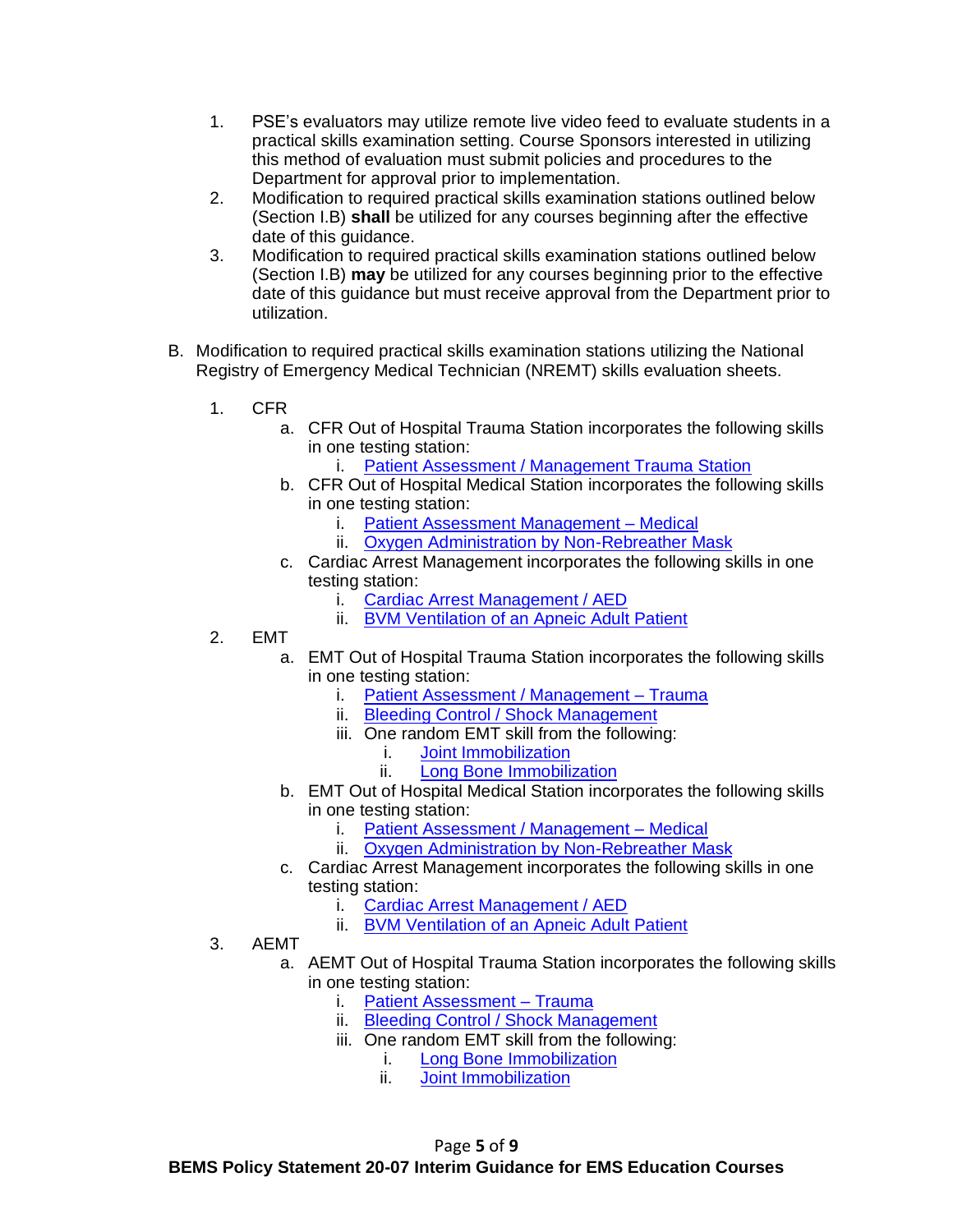- b. AEMT Out of Hospital Medical Station incorporates the following skills in one testing station:
	- i. [Patient Assessment –](https://content.nremt.org/static/documents/P302%20NREMT%20Patient%20Assessment%20-%20Medical.pdf) Medical
	- ii. [Intravenous Therapy](https://content.nremt.org/static/documents/P309%20NREMT%20Intravenous%20Therapy%20-%20Bolus.pdf)
	- iii. [Intravenous Bolus Medication](https://content.nremt.org/static/documents/P318%20NREMT%20Intravenous%20Bolus%20Medications.pdf)
- c. AEMT Pediatric Patient Management Station incorporates the following skills in one testing station:
	- i. [Pediatric Respiratory Compromise](https://content.nremt.org/static/documents/P314%20NREMT%20Pediatric%20Respiratory%20Compromise.pdf)
	- ii. [Pediatric Intraosseous Infusion](https://content.nremt.org/static/documents/P310%20NREMT%20Pediatric%20Intraosseous%20Infusion.pdf)
- d. Cardiac Arrest Management incorporates the following skills in one testing station:
	- i. [Cardiac Arrest Management / AED](https://content.nremt.org/static/documents/P315%20NREMT%20Cardiac%20Arrest%20Management-%20AED.pdf)
	- ii. [Supraglottic Airway Device](https://content.nremt.org/static/documents/2019%20NREMT%20Supraglottic%20Airway%20Device%20-%20UPDATED.pdf)
- 4. Paramedic
	- a. [Patient Assessment Trauma](https://content.nremt.org/static/documents/P301%20NREMT%20Patient%20Assessment%20-%20Trauma.pdf)
	- b. [Dynamic Cardiology](https://content.nremt.org/static/documents/P306%20NREMT%20Dynamic%20Cardiology.pdf)
	- c. [Static Cardiology](https://content.nremt.org/static/documents/P307%20NREMT%20Static%20Cardiology.pdf)
	- d. [Oral Station Case A](https://content.nremt.org/static/documents/Draft%20NREMT%20Oral%20Station.pdf)
	- e. [Oral Station Case B](https://content.nremt.org/static/documents/Draft%20NREMT%20Oral%20Station.pdf)
	- f. [Integrated Out-of-Hospital Scenario](https://content.nremt.org/static/documents/Draft%20NREMT%20Integrated%20Out-of-hospital%20Scenario.pdf)

### **VI. COGNITIVE CERTIFICATION EXAMINATION**

- A. New York State Cognitive Examination
	- 1. As of March 15, 2020, New York State EMS certification exams are only available through Computer Based Examination (CBT) at a PSI testing center. CBT remote proctoring may be available for CFR and EMT certification examinations.
	- 2. Examination fees are paid directly to PSI testing services at the time of registration.
	- 3. Students who pass the certification examination taken at a PSI testing center will receive a temporary certification document. Students who pass the certification examination taken through remote proctoring will not receive a temporary certification document.
- B. National Registry Cognitive Examination
	- 1. Under the provision of Executive Order 202.10, providers may take the National Registry certification examination in lieu of the New York State certification examination in order to obtain New York State certification. Students taking the National Registry certification examination must also successfully complete Psychomotor Examination.
	- 2. Those who obtain NREMT certification and seek NYS certification **ARE REQUIRED** to complete the "NREMT Request for NYS Certification" form on the link below (there is no additional fee as part of this process): <https://apps.health.ny.gov/pubpal/builder/EMSForms>

#### **VII. RETESTING REQUIRMENTS**

A. Practical Skills Examinations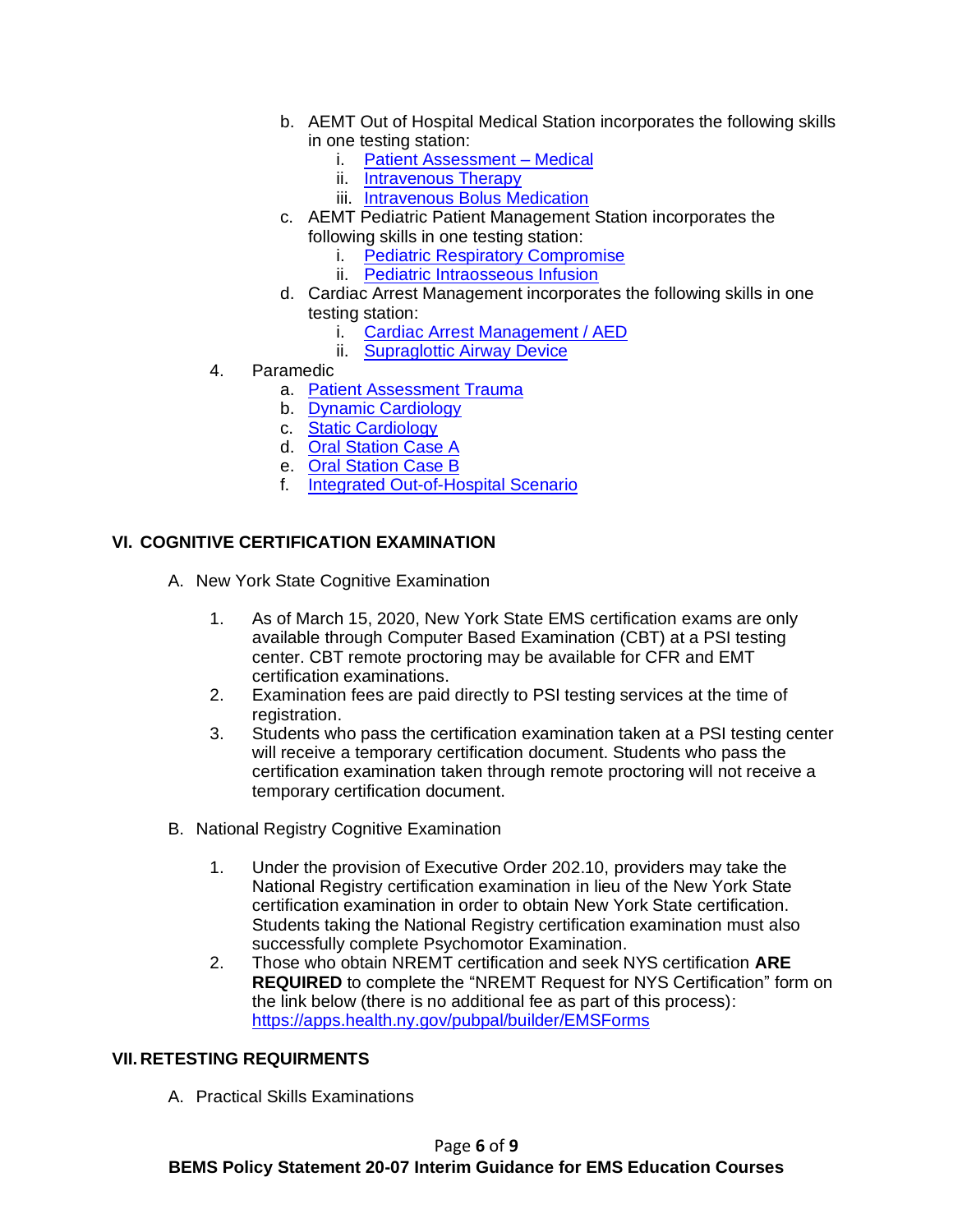- 1. CFR and EMT
	- a. One full attempt is defined as completing all three skill stations and up to two retesting opportunities.
	- b. The student is allowed two full attempts to pass the practical skills examination.
	- c. If the student fails two or more stations during the first full attempt, that counts as a failure of one full attempt.
	- d. If the student fails one station, the student may be allowed to retest the skill station up to two times as part of the first full attempt.
- 2. AEMT
	- a. One full attempt is defined as completing all four skill stations and up to two retesting opportunities.
	- b. The student is allowed two full attempts to pass the practical skills examination.
	- c. If the student fails three or more stations during the first full attempt, that counts as a failure of one full attempt.
	- d. If the student fails up to two stations, the student may be allowed to retest each of those skill stations up to two times as part of the first full attempt.
- 3. Paramedic
	- a. One full attempt is defined as completing all six skill stations and up to two retesting opportunities.
	- b. The student is allowed two full attempts to pass the practical skills examination.
	- c. If the student fails four or more stations during the first full attempt, that counts as a failure of one full attempt.
	- d. If the student fails up to three skill stations, the student may be allowed to retest each of those skill stations up to two times as part of the first full attempt.
- B. Cognitive Examinations
	- 1. The student will have six chances to pass the cognitive certification examination.
	- 2. If the student does not pass the examination, they may apply to retest 15 days after the last examination.
	- 3. If the student fails three times, remedial education must be completed prior to their next three attempts.

# **VIII. CME RECERTIFICATION**

- A. Under the provision of Executive Order 202.10, providers who are not part of an EMS Agency or whose agency does not participate in the CME program, are eligible to apply for recertification through the CME program.
	- 1. The participant must have CME content reviewed by a CIC prior to submitting the application for recertification.
	- 2. The participant must have a CIC sign off on the CME application prior to submitting the application for recertification.

### Page **7** of **9**

### **BEMS Policy Statement 20-07 Interim Guidance for EMS Education Courses**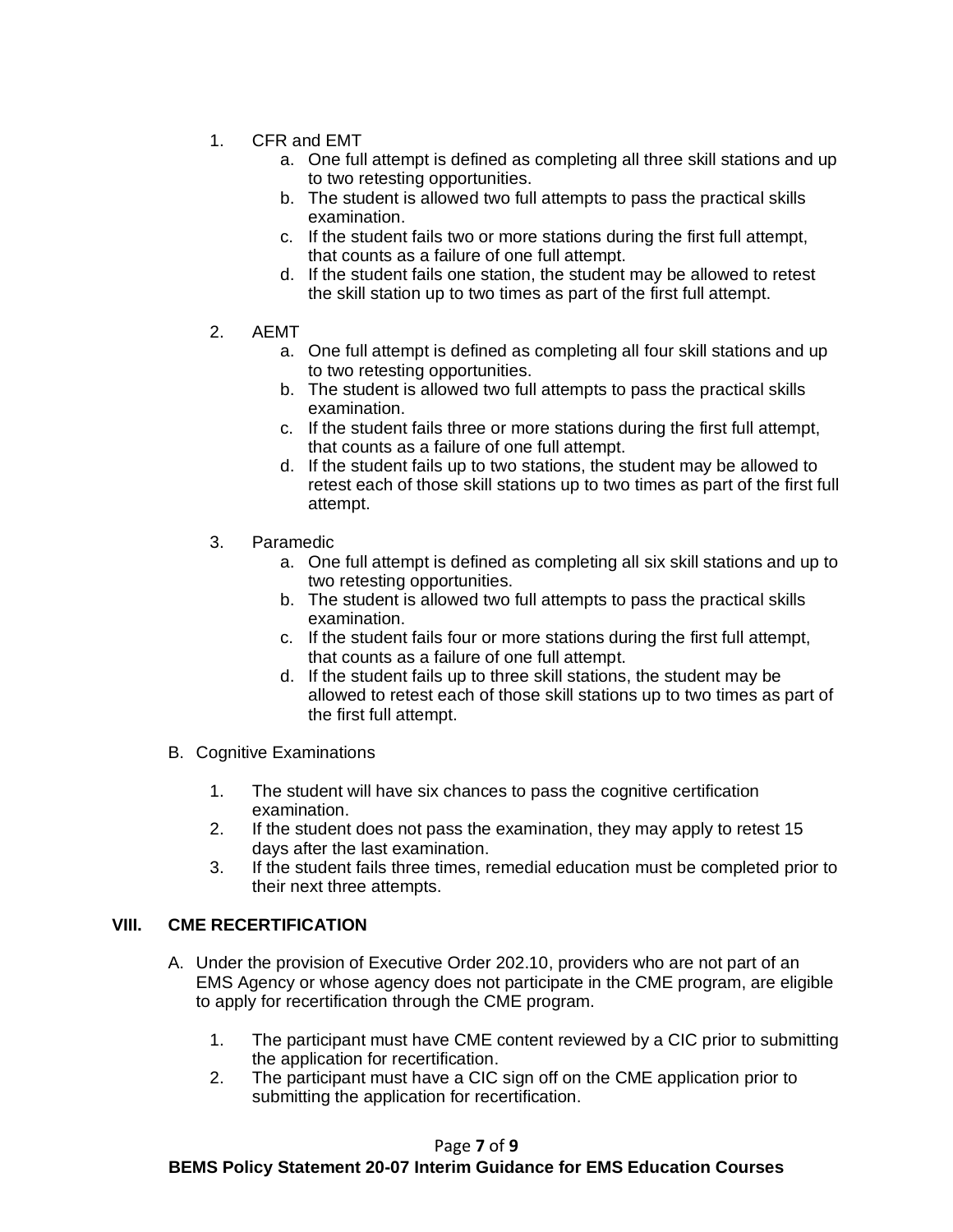- 3. ALS providers seeking recertification must have an EMS Medical Director sign off where appropriate.
- 4. BLS and ALS refresher program content may be used for CME hours. Any content obtained within 36 months prior to your certification expiration date, or within your current period of certification (whichever is greater) is eligible to be used.
- 5. CME content can be 100% online regardless of if the agency is enrolled in 100% CME program.
- 6. Providers who are not affiliated with an agency or the agency is not a part of the CME program, may not be eligible for reimbursement of training through the EMS training fund.
- B. Continuing Instructor Education that is required for renewal of instructor certification will be offered on Vital Signs Academy.
	- 1. Instructors will be able to obtain all Continuing Instructor Education on Vital Signs Academy.
	- 2. Classes will be taught live via WebEx and then will be hosted for self-learning on the Learning Management Platform.
- C. All CME applications must be submitted through the online application form. Applicants will enter basic provider information and then attach a copy of your CME Renewal Application. The online application form may be accessed at <https://apps.health.ny.gov/pubpal/builder/EMSForms>

**All requests for course modifications should be submitted via the online portal at:**  <https://apps.health.ny.gov/pubpal/builder/EMSCoursePaperwork>

### **All EMS Provider requests that require an online submission can be submitted via the online portal at:**

<https://apps.health.ny.gov/pubpal/builder/EMSForms>